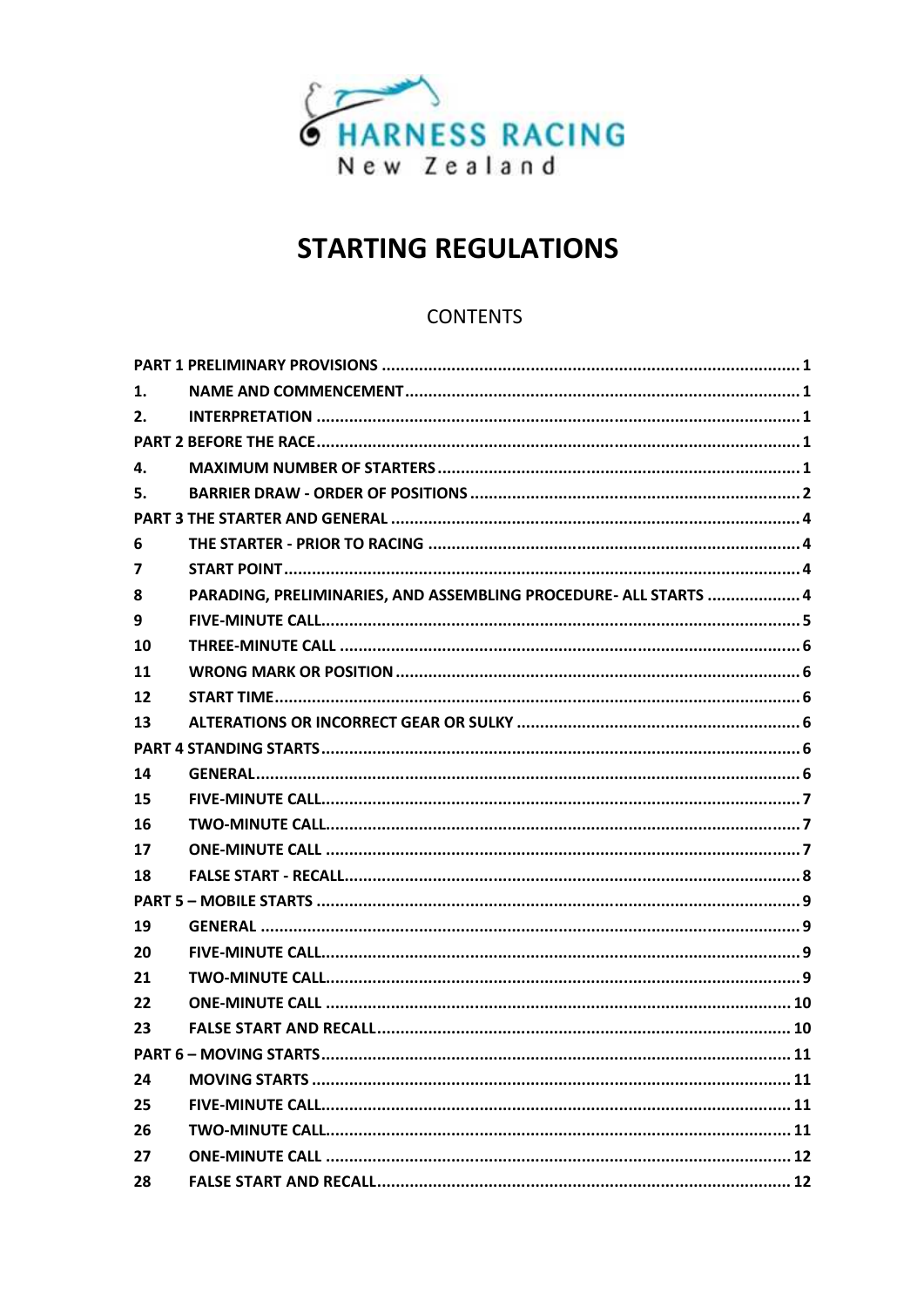# **STARTING REGULATIONS**

#### PART 1 PRELIMINARY PROVISIONS

#### 1. **NAME AND COMMENCEMENT**

- 1.1 These regulations are the Starting Regulations made by the Board under the New Zealand Rules of Harness Racing and clause 14.4 of the Constitution of Harness Racing New Zealand Incorporated.
- 1.2 These regulations come into force on 1 January 2022.

## 2. **INTERPRETATION**

3.1 In these regulations, unless the context otherwise requires:

**five-minute call** means the five-minute call to closing by Raceday Control and three-minute call, two-minute call, and one-minute call each have the corresponding meaning.

**moving start** means a start in which the Starter shall signal a start whilst all horses or a horse running a time trial is in motion at the starting post but is not started by means of a mobile barrier

**Starter** means the Starter named in an approved programme of any club, or if the Starter named in the approved programme is for any reason unable or refuses to perform his or her duties at the meeting, the substitute starter appointed by a Stipendiary Steward, and if the Starter or substitute Starter is removed under the rules the person appointed to act in his or her place.

## PART 2 BEFORE THE RACE

# **4. MAXIMUM NUMBER OF STARTERS**

4.1 The maximum number of horses which may start in any race and the maximum number of starters which may start in any position, mark or line shall be determined in accordance with Safety Number For Approved Tracks Regulations made by the Board unless the Board in writing approves otherwise.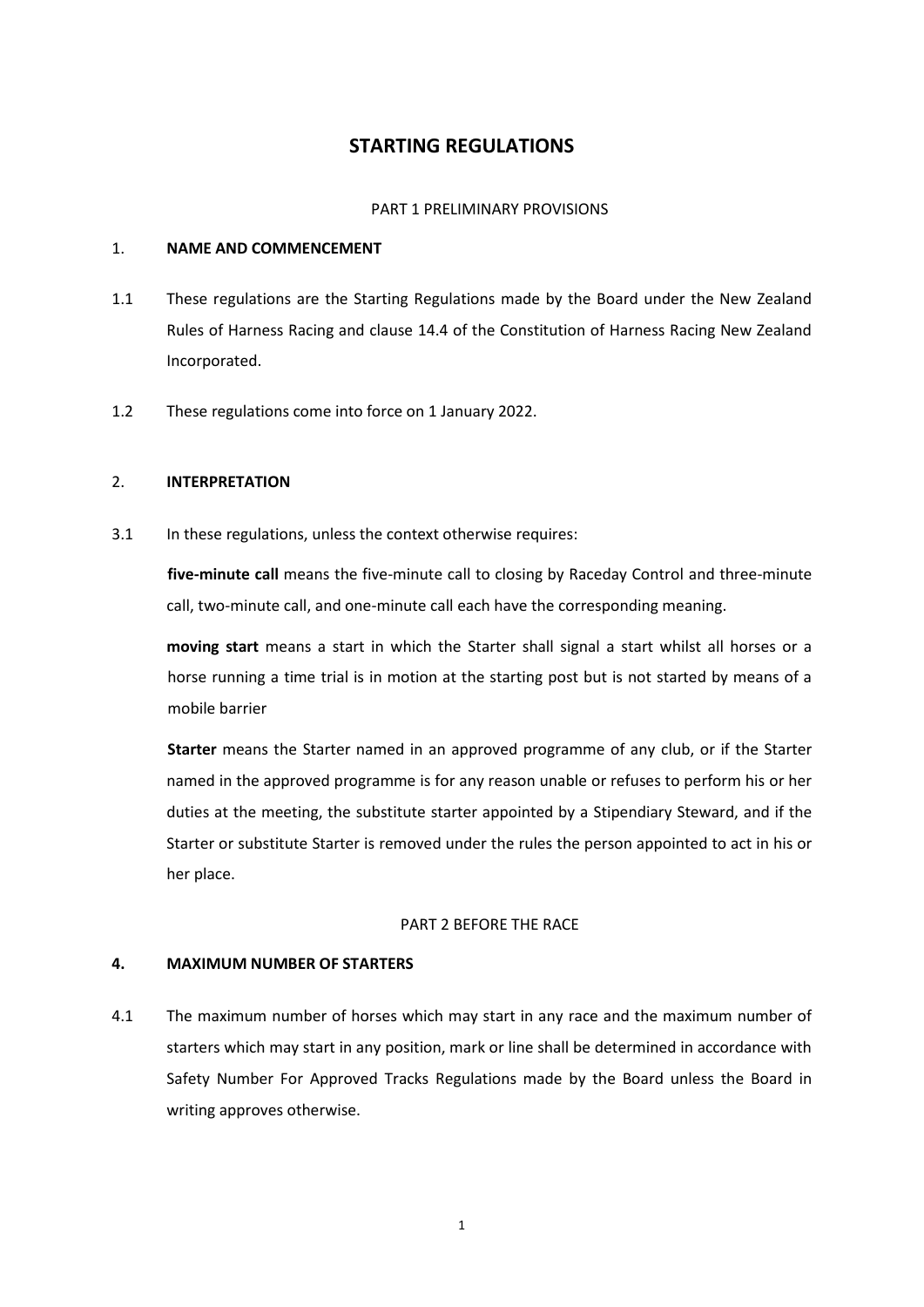#### **5. BARRIER DRAW - ORDER OF POSITIONS**

- 5.1 The order of positions in which horses on the same mark shall be drawn up at the start in a race shall be determined by:
	- 5.1.1 a computer barrier draw programme approved by the Board; or
	- 5.1.2 a barrier draw, the conditions of which are approved in writing for a race by the Board which shall be set out in the Race Programme; or
	- 5.1.3 with the consent of a Stipendiary Steward
		- 5.1.3.1 by lot at any time after the closing of withdrawals by a Stipendiary Steward and a Steward of the Club; or
		- 5.1.3.2 in the absence of a Stipendiary Steward, by the HRNZ Handicapper or substitute Handicapper.
- 5.2 Notwithstanding regulation 5.1 where the conditions of the race specify that the order of positions in which the horses start from may be determined by a "Preferential Barrier Draw", the conditions of such system will be those drawn up by the Committee of the Club and provided in the Race Programme conditions and approved by the Board.
- 5.3 An owner (or his or her nominee) of a horse in the race, may attend any such draw as an observer provided that the name of the person attending shall be previously notified to the Club concerned.
- 5.4 A club may include in the race programme conditions that the order of re-entry for those horses selected as emergencies with a right of re-entry will be determined by the club in order of preference.
- 5.5 When following the completion of a barrier draw pursuant to regulation 5.1 or 5.2 any horse is scratched or withdrawn, the horses on the outside of the line or mark from which the horse was scratched or withdrawn shall move in to take up the vacant position provided that, unless the Board on application by the club approves otherwise:
	- 5.5.1 In the case of a standing start where a vacant position occurs on the front line no horse shall be promoted from the second line to the front line after the right of re-entry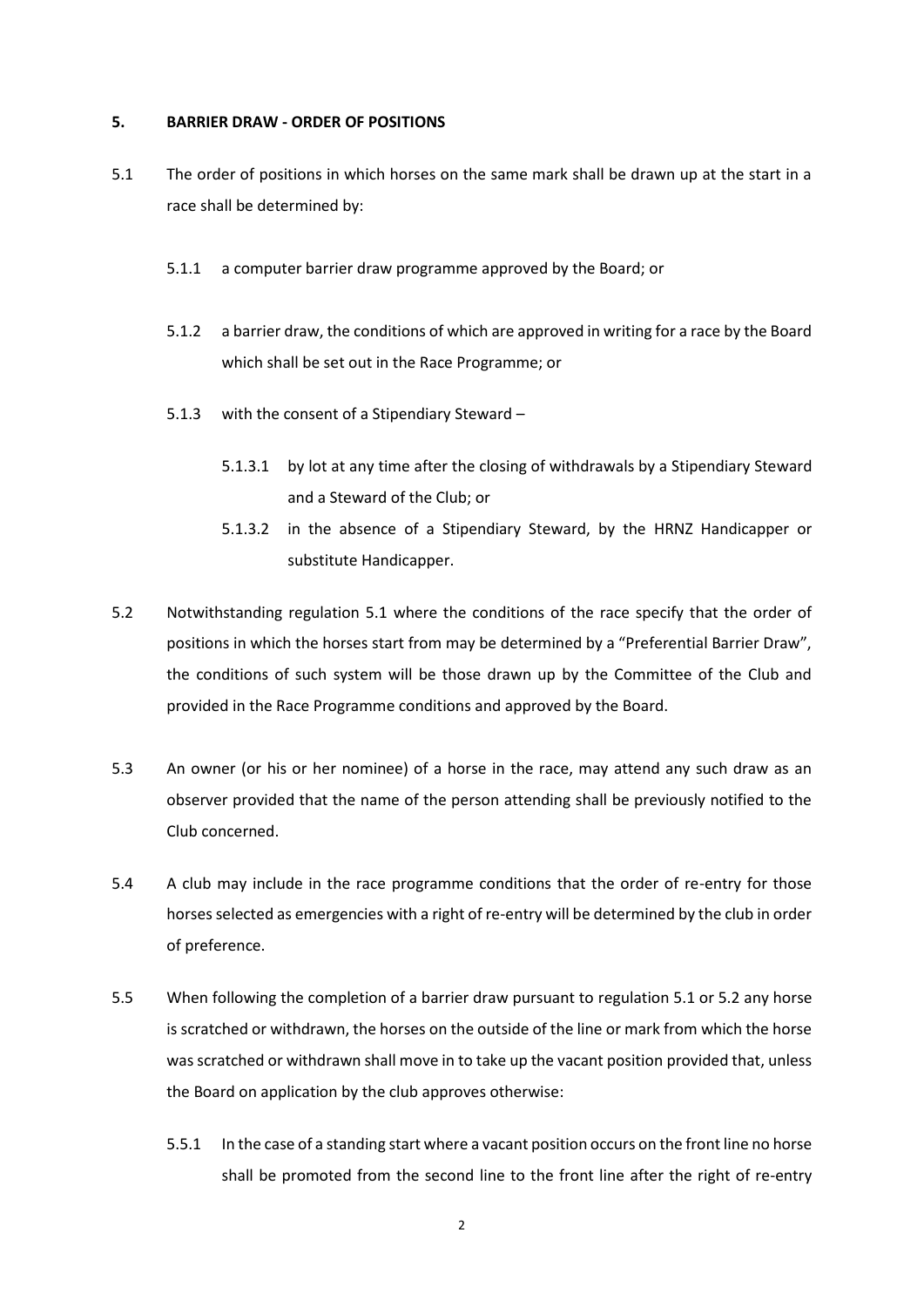time.

- 5.5.2 in the case of a mobile or moving start no horse shall be promoted from the second line to the front line.
- 5.5.3 In the case of late scratching in a mobile or moving start:
	- 5.5.3.1 On the front line outside runners move in to fill the vacant position(s).
	- 5.5.3.2 On the second line outside runners maintain their position.
- 5.6 Where a horse is declared to be unruly by a Stipendiary Steward it shall be:
	- 5.6.1 excluded from the barrier draw conducted pursuant to regulation 5.1 or 5.2; and
	- 5.6.2 shall be recorded as an Unruly Horse by the Handicapper in the Official Handicaps on being advised by a Stipendiary Steward.
- 5.7 Where a horse is declared unruly:
	- 5.7.1 Where the start is a standing start and there is one line the unruly horse(s) shall be placed on a second line on the extreme outside behind and clear of the front line horses.
	- 5.7.2 Where the start is a standing start and there are other horses on the second line, the unruly horse(s) shall start on the extreme outside of the second line and clear of the front and second-line horses.
	- 5.7.3 Where the start is a standing start on a handicap mark the unruly horse(s) shall start on the outside of the track clear of other horses on the same mark.
	- 5.7.4 Where the start is a mobile or moving start a horse declared unruly shall start from the second line and no closer in than barrier position 5. Where there is more than one unruly horse the drawing of unruly positions by lot shall apply.
- 5.8 When the Stipendiary Stewards are satisfied that a horse is no longer unruly they shall reinstate such horse in the barrier draw and shall notify the Handicapper who shall remove the record as an unruly horse.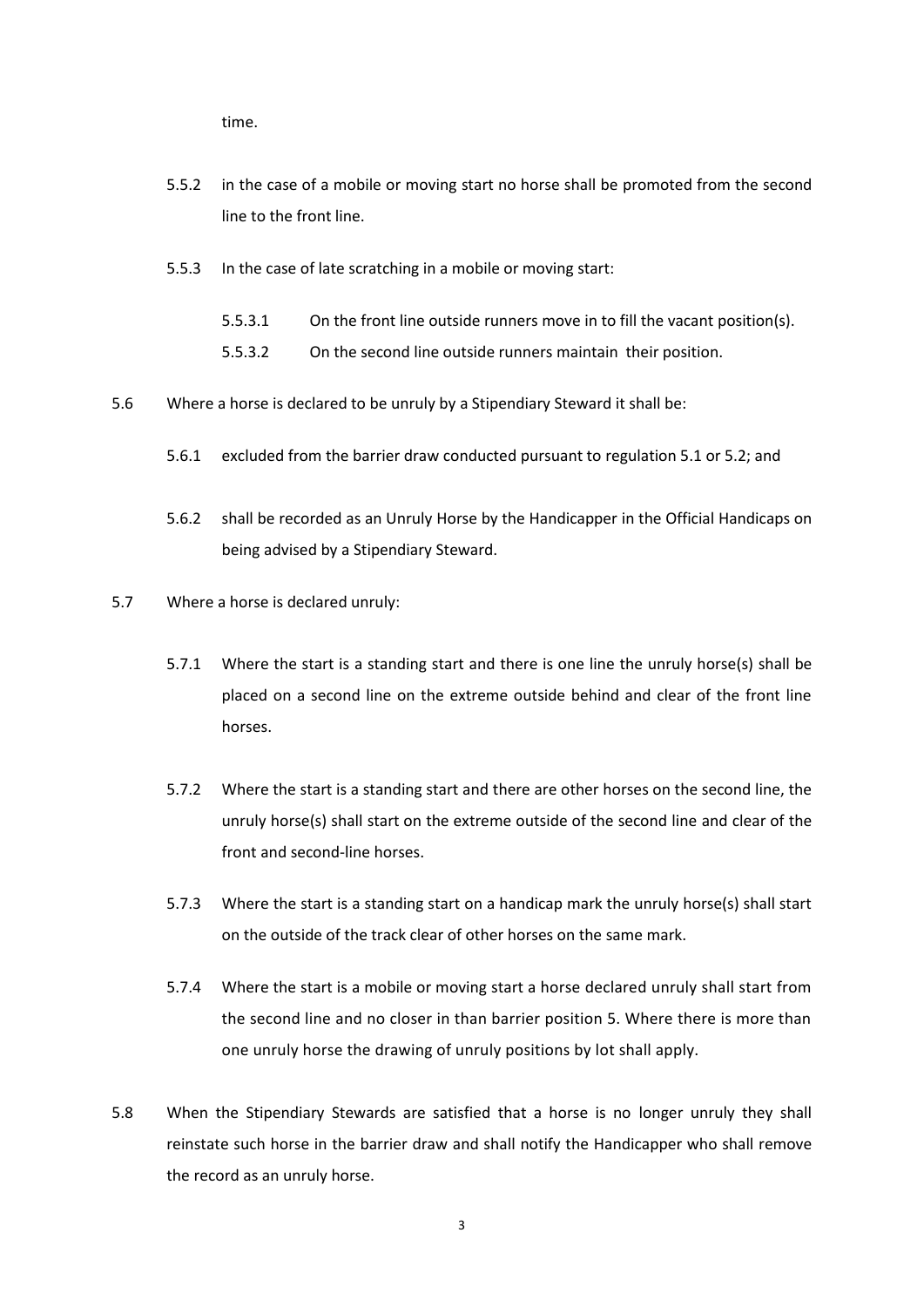5.9 When by reason of its handicap being re-assessed or re-rated a horse is placed on a mark or position for which the barrier positions have already been drawn, such horse shall be allotted the outside position on its new mark or, as the case may require, be placed on the outside of the horses starting in the second line on that mark and inside any unruly horse(s).

#### PART 3 THE STARTER AND GENERAL

## **6 THE STARTER - PRIOR TO RACING**

- 6.1 The Starter shall ensure that all starting equipment is functioning and in good order prior to the commencement of the race meeting.
- 6.2 The Starter shall ensure the following items are present at the start of each race:
	- 6.2.1 Crescent spanner(s).
	- 6.2.2 A shovel.
	- 6.2.3 A pump.
	- 6.2.4 A rake or broom.
	- 6.2.5 Bolt cutters.
	- 6.2.6 A sulky.
	- 6.2.7 A knife.
- 6.3 The Starter shall obtain from the Secretary of the Club at least ten minutes before the start of a race confirmation of the correct particulars of the race and the horses entered in it in a written or electronic format approved by the Board.

# **7 START POINT**

7.1 The start point of a race shall be the point approved by the Stipendiary Steward marked on or adjacent to the racetrack.

# **8 PARADING, PRELIMINARIES, AND ASSEMBLING PROCEDURE- ALL STARTS**

8.1 All gear (overcheck, hopple, shorteners, tongue strap etc) must be in place prior to horse leaving the stables.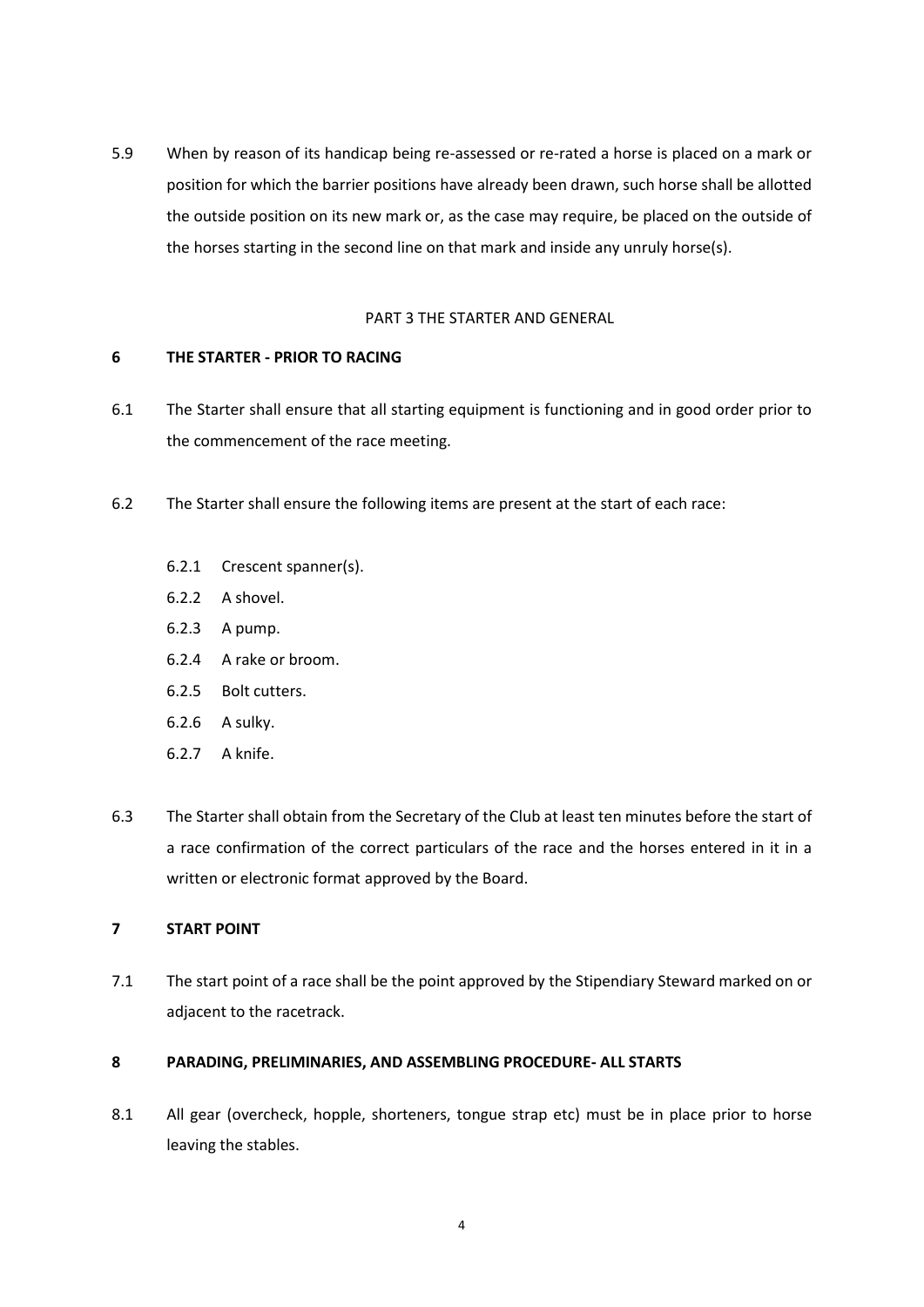- 8.2 Every trainer, driver, and person in charge of a horse shall ensure that:
	- 8.2.1 The horse is prior to its race and not later than the time fixed by the stewards (whether in the regulations for the race meeting, official race book or otherwise) paraded at the assembly area approved by the Stipendiary Steward.
	- 8.2.2 The horse is on the racetrack at least ten minutes before the time of starting, and at the post ready to start at least five minutes before the time of starting, or such other time as the Starter may direct.
- 8.3 When a trainer wishes to take a fractious horse on to the track prior to the advertised time, he or she shall make prior application to the Stipendiary Stewards.
- 8.4 A driver may drive his or her horse in its preliminary in either direction provided that:
	- 8.4.1 Where they drive in the opposite direction of the way of the course it shall be on the extreme outside of the course.
	- 8.4.2 They obey the directions of the Clerk of the Course at all times.
	- 8.4.3 They shall obey all orders of the Stipendiary Steward, Starter, or any Assistant of the Starter.
	- 8.4.4 They do not nor permit his or her horse to leave the track without the consent of the Starter or a Stipendiary Steward.
- 8.5 Raceday Control is to advise the Starter of a five, three, two and one-minute call.

## **9 FIVE-MINUTE CALL**

- 9.1 The Starter shall notify the five-minute call by whistle.
- 9.2 At the five-minute call all drivers shall ensure that their horses proceed immediately to the starting assembly point.
- 9.3 At the assembly point the Starter shall advise the correct barrier position which will be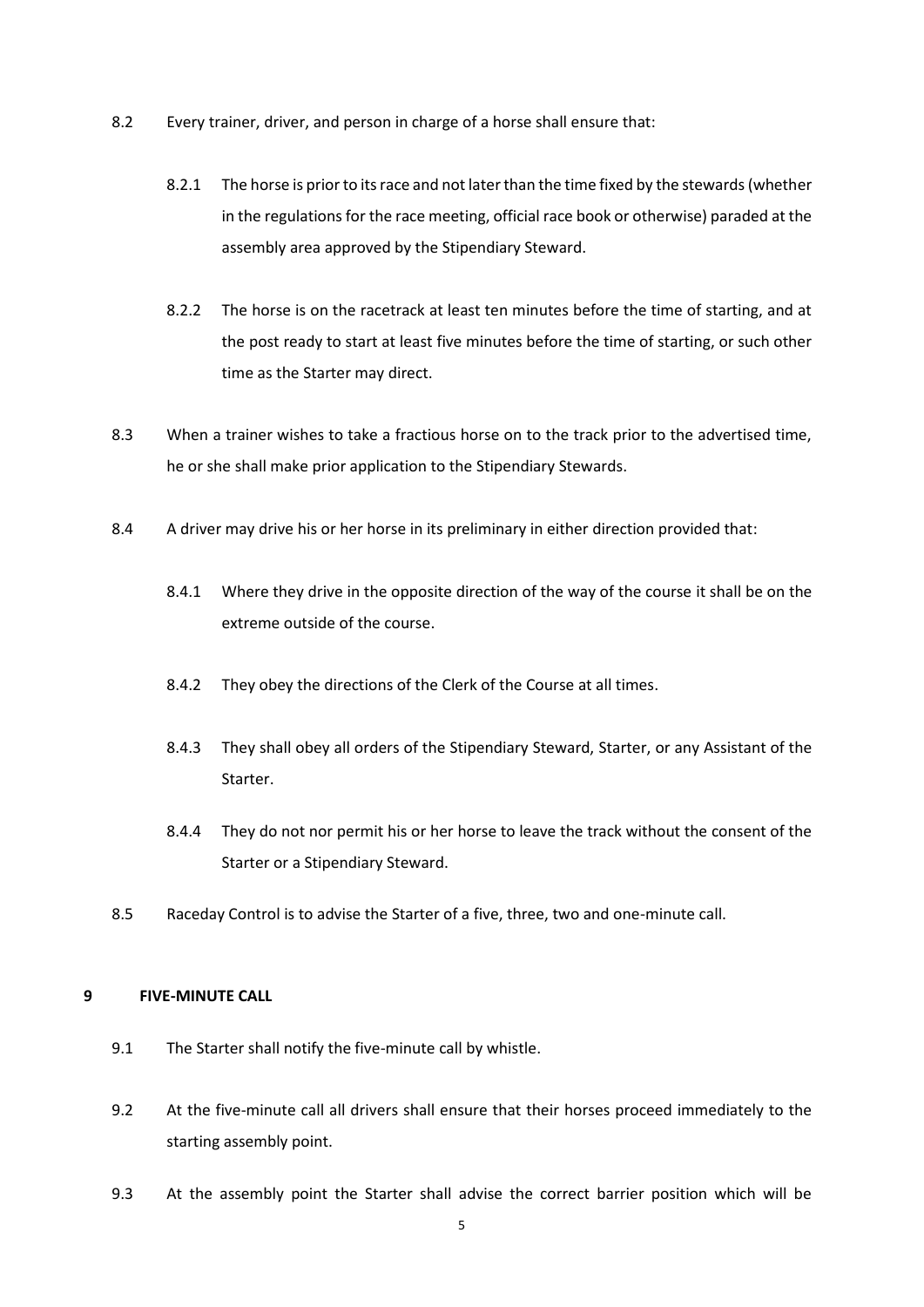maintained while circling around prior to the start. If any doubt, the Starter shall contact the Stipendiary Stewards.

#### **10 THREE-MINUTE CALL**

- 10.1 The Starter shall notify the three-minute call by whistle.
- 10.2 Drivers are required to be occupying their sulkies from the three-minute call unless permission is given by the Starter to dismount.

## **11 WRONG MARK OR POSITION**

11.1 If any driver intimates to the Starter that he or she considers any horse has been placed by the Starter on the wrong mark, the race shall not be started until the Starter has reported the matter to the Stipendiary Stewards and received their decision which shall be final and subject to no appeal.

#### **12 START TIME**

- 12.1 The Starter is responsible for starting the race on the scheduled time.
- 12.2 Any change to the starting time must be approved by the Stipendiary Steward.

### **13 ALTERATIONS OR INCORRECT GEAR OR SULKY**

- 13.1 If alteration to gear is required after the three-minute call the driver must notify the Starter but may not dismount unless permission is given by the Starter.
- 13.2 If a driver notices something incorrect with his or her gear or sulky after arriving at the starting assembly point which may result in a delay he shall advise the Starter immediately to enable the Stipendiary Stewards to notify Raceday Control. The driver must then follow the directions of the Starter.

#### PART 4 STANDING STARTS

## **14 GENERAL**

14.1 The regulations in Part 4 apply to all races started by a standing start in addition to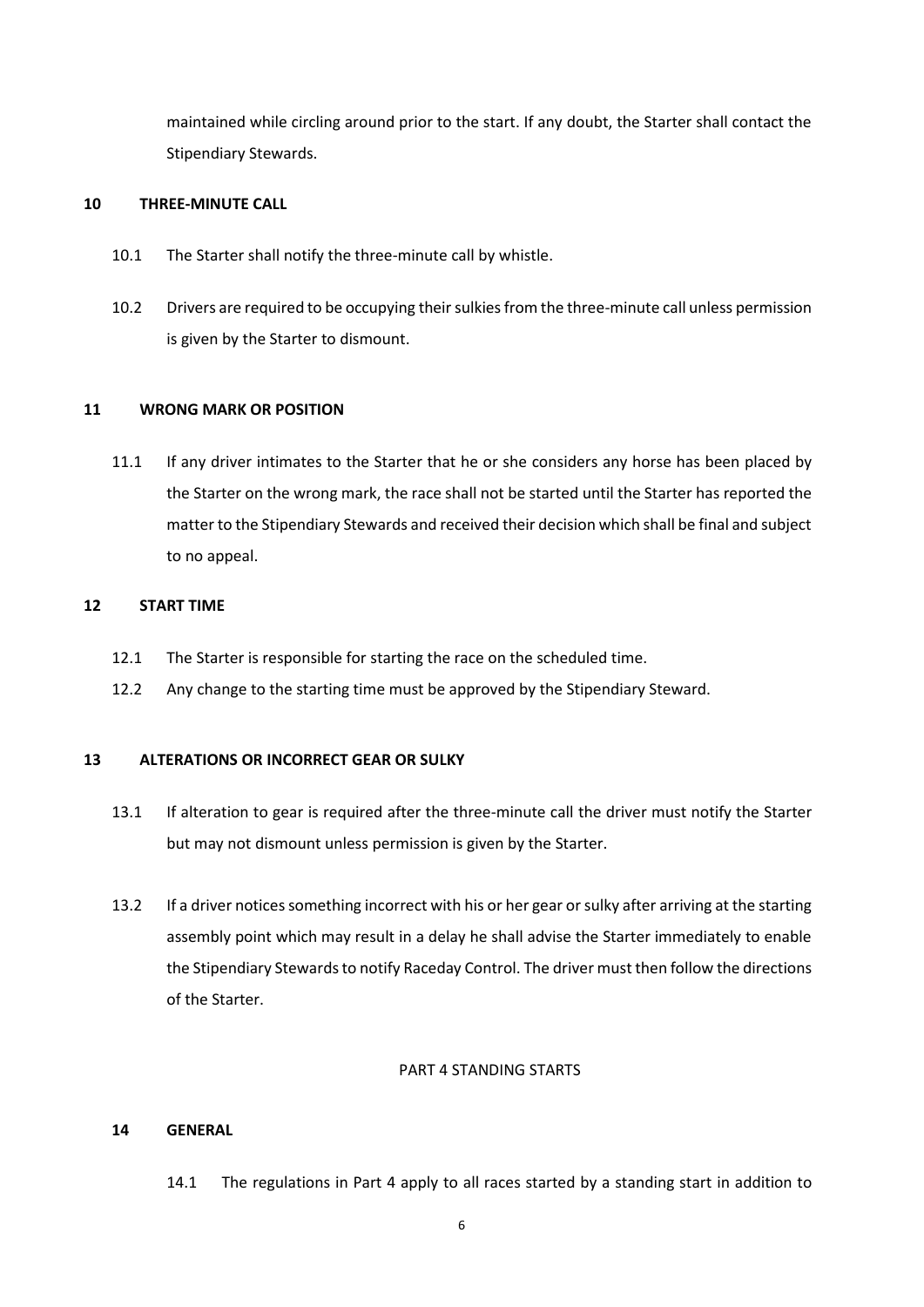regulations 6.1 to 13.2.

14.2 Prior to the five-minute call the Starter must ensure all barriers are in position to be erected, including a back barrier to contain all horses in a manageable area.

## **15 FIVE-MINUTE CALL**

- 15.1 At the five-minute call the Starter shall instruct all drivers to pick up their numbers and circle in the correct order.
- 15.2 Following the five-minute call and where practicable, the Starter shall ensure that all barriers are erected.

# **16 TWO-MINUTE CALL**

16.1 At the two-minute call the Starter must go to or be on their rostrum or starting platform. The front line will then break into two circles.

#### **17 ONE-MINUTE CALL**

- 17.1 At the time of the one-minute call:
	- 17.1.1 The Starter at the appropriate time shall blow the whistle to notify the drivers they are to complete one more full circle and to come into line.
	- 17.1.2 As far as practicable the track should be cleared of all Starter's Assistants.
- 17.2 Once called into line the horses are to line up back from the tape and walk forward when instructed to under clear direction from the Starter. There shall be no requirement for a field to stop and stand provided the horses are in a satisfactory line. The Starter retains the discretion to make the field stop and stand if they have reason to suspect a fair start may be compromised.
- 17.3 Each horse shall as far as practicable be drawn up before the start upon its proper mark and position by the Starter or his or her Assistant(s). This includes the horse drawn barrier 1 being brought into a position as close to the pylons as is reasonably possible which will ensure outside runners have sufficient room. The pole horse on the front line or any handicap mark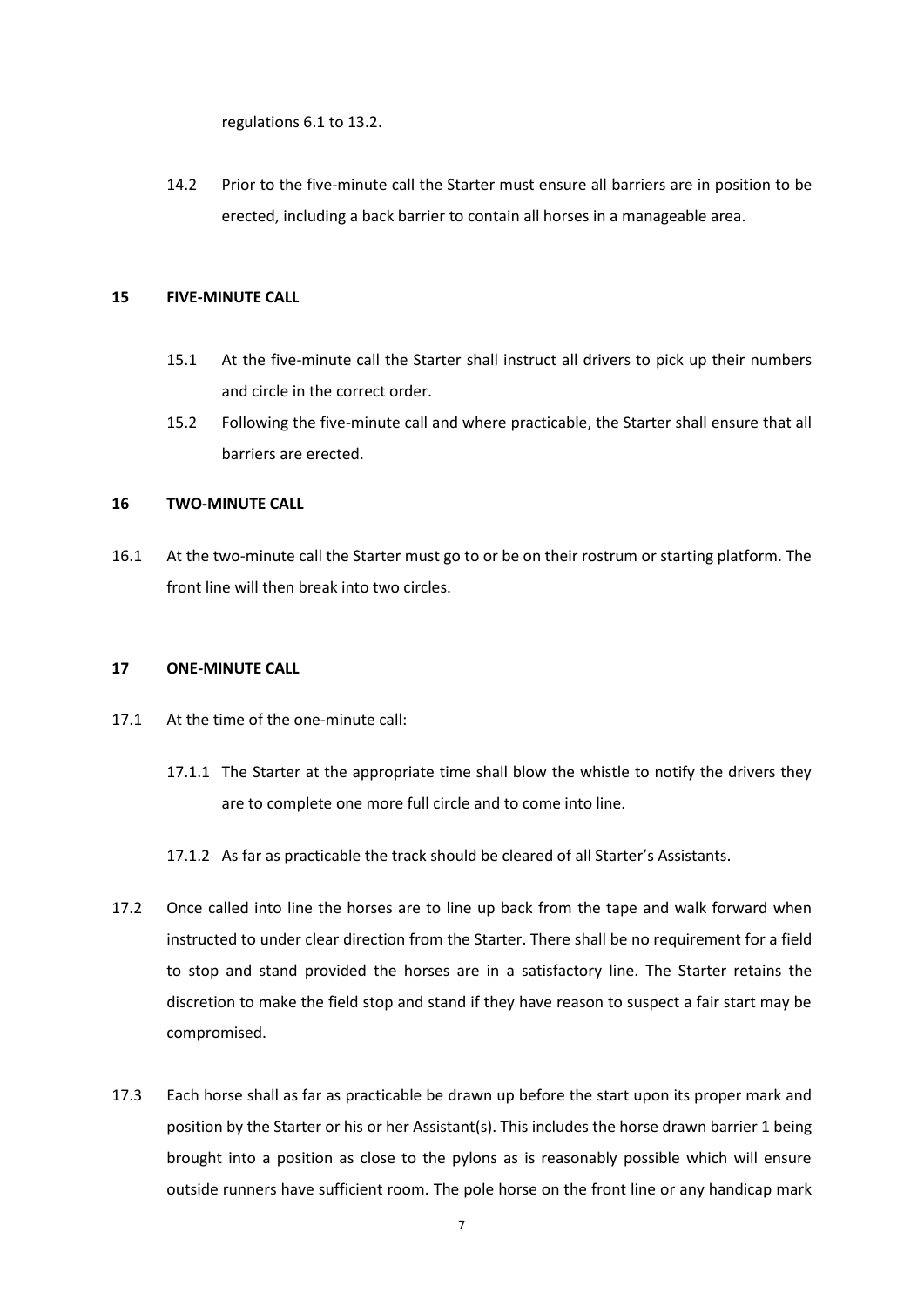shall not be started from inside the passing lane.

- 17.4 The Starter may place any horse which is misbehaving and which in his or her opinion is likely by such misbehaviour to prevent a fair start on the outside unruly position but not so as to alter that horse's handicap.
- 17.5 When the start is effected, the Starter shall call out the word "RIGHT".

## **18 FALSE START - RECALL**

- 18.1 In the case of a false start the Starter shall sound the recall by a whistle.
- 18.2 The Starter shall sound a recall for only the following reasons:
	- 18.2.1 Interference prior to the barrier strand(s) being released.
	- 18.2.2 A barrier strand fails to release, or its incorrect release interferes with a horse.
	- 18.2.3 A Starter's Assistant impedes the progress of a horse.
- 18.3 When a recall is sounded each horse involved in the reason for the recall shall remain in its allotted position for the second start unless the:
	- 18.3.1 horse is unable to remain in its allotted barrier position; or
	- 18.3.2 Starter places the horse in the outside unruly position.
- 18.4 In the event a subsequent recall is sounded any horse involved in the reason for a previous recall shall be declared a late scratching.
- 18.5 The Clerk of the Course shall be in such a position on the track to relay advice of the false start to the horsemen.
- 18.6 If a recall is caused by a failure of any equipment or mechanism then the Starter shall order that the barriers be hand-held for the re-start. This equipment must be successfully tested before being able to be re-used.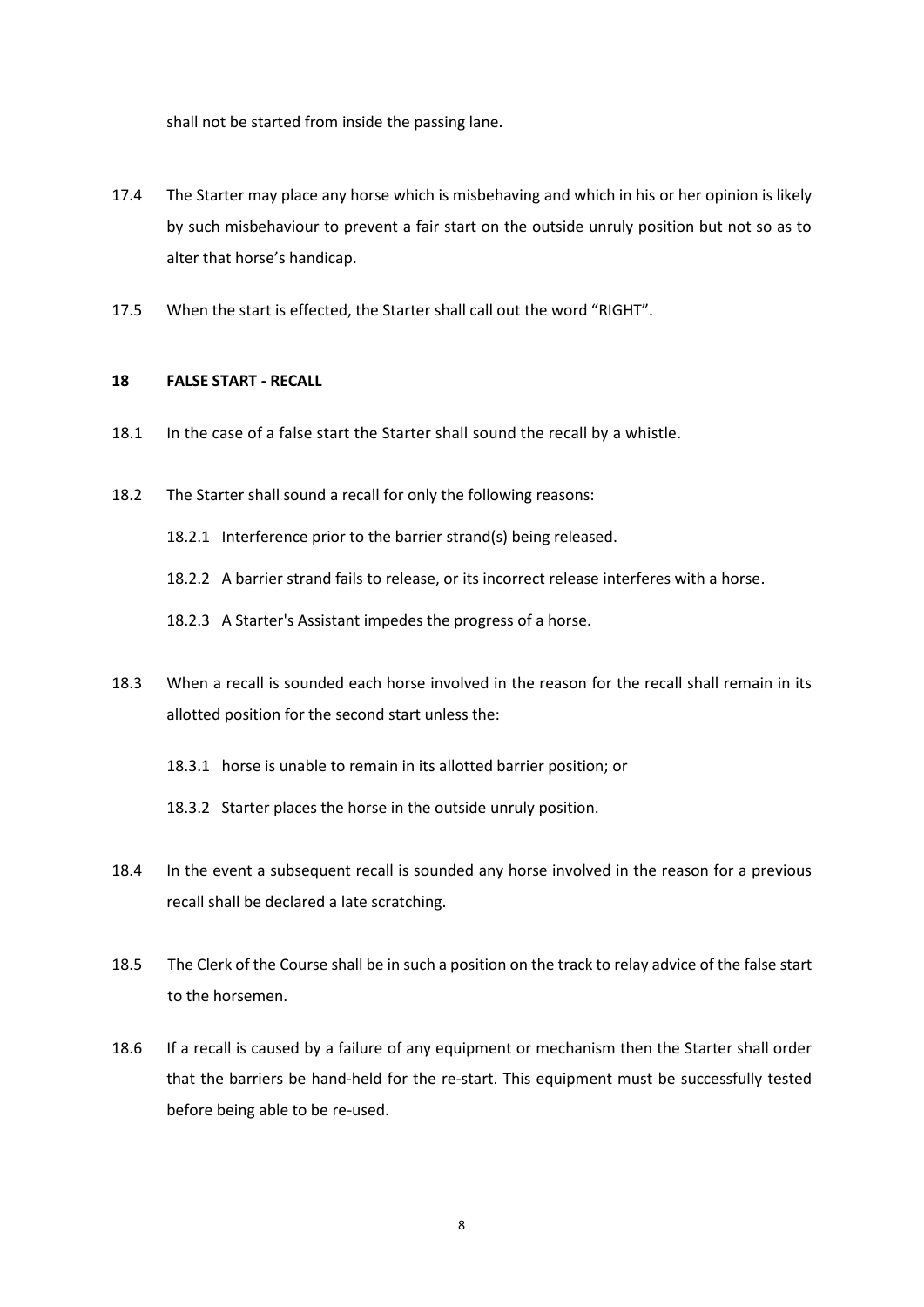#### PART 5 – MOBILE STARTS

#### **19 GENERAL**

- 19.1 The regulations in Part 5 apply to all races started by a mobile start in addition to regulations 6.1 to 13.2.
- 19.2 The Mobile Barrier must be approved by Chief Executive and must be constructed in a manner which provides for the Starter to have absolute control over the speed of the vehicle from the commencement of the run up until the gate closes at the start of the race. Each vehicle must be provided with a duplicate accelerator/throttle and speedometer.
- 19.3 An assistant, the holder of a current driver's licence must travel in the cab beside the driver to be available in the case of any emergency. No other person shall be allowed to ride in the vehicle except the Starter, his or her assistant and the driver unless permission has been granted by the Stipendiary Steward.

# **20 FIVE-MINUTE CALL**

- 20.1 At the five-minute call the Starter must:
	- 20.1.1 Set up the Mobile gate in the middle of the track between 250 and 400 metres from the starting point.
	- 20.1.2 Instruct all drivers to pick up their number and circle in the correct order.

#### **21 TWO-MINUTE CALL**

- 21.1 At the two-minute call:
	- 21.1.1 The Starter is to be in the mobile seat.
	- 21.1.2 The mobile arms are extended.
	- 21.1.3 Drivers shall ensure that they have assembled in their allocated number order.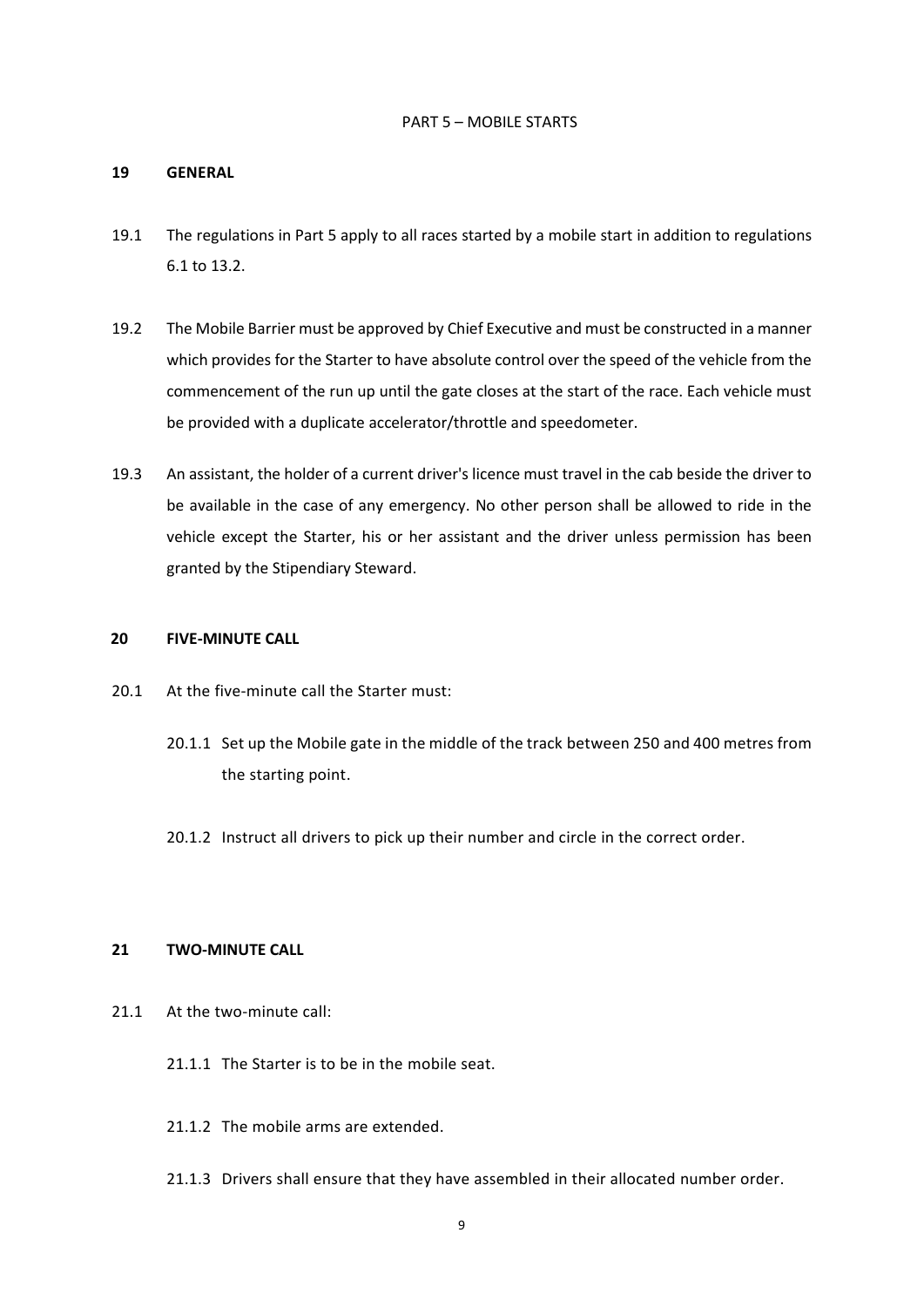#### **22 ONE-MINUTE CALL**

- 22.1 At the time of the one-minute call:
	- 22.1.1 The Starter at the appropriate time shall blow the whistle to notify the drivers they are to complete one more full circle and to come into line.
	- 22.1.2 As far as practicable the track should be cleared of all Starter's Assistants.
- 22.2 The Starter may place any horse which is misbehaving and which in his or her opinion is likely by such misbehaviour to prevent a fair start, in any position he may think proper, but not so as to alter the handicap of such horse.
- 22.3 The Starter shall commence the mobile rolling to allow horses to come out of the pre-race formation and take their positions behind the gate. The speed of the gate is to be increased gradually at the control of the Starter so when all horses are in formation on the gate, it can then reach a suitable speed.
- 22.4 The Starter or a Starters Assistant will call out the distances to the start point, e.g. 100 metres, 50 metres and then the actual start.
- 22.5 When the start is effected, the Starter shall call out the word "RIGHT" and activate the green flashing light.

## **23 FALSE START AND RECALL**

- 23.1 In the case of a false start the Starter shall sound the recall by activating a flashing red light.
- 23.2 The Starter may sound a recall for only the following reasons:
	- 23.2.1 A horse starts ahead of the gate.
	- 23.2.2 There was interference prior to or at the start.
	- 23.2.3 A horse has broken equipment.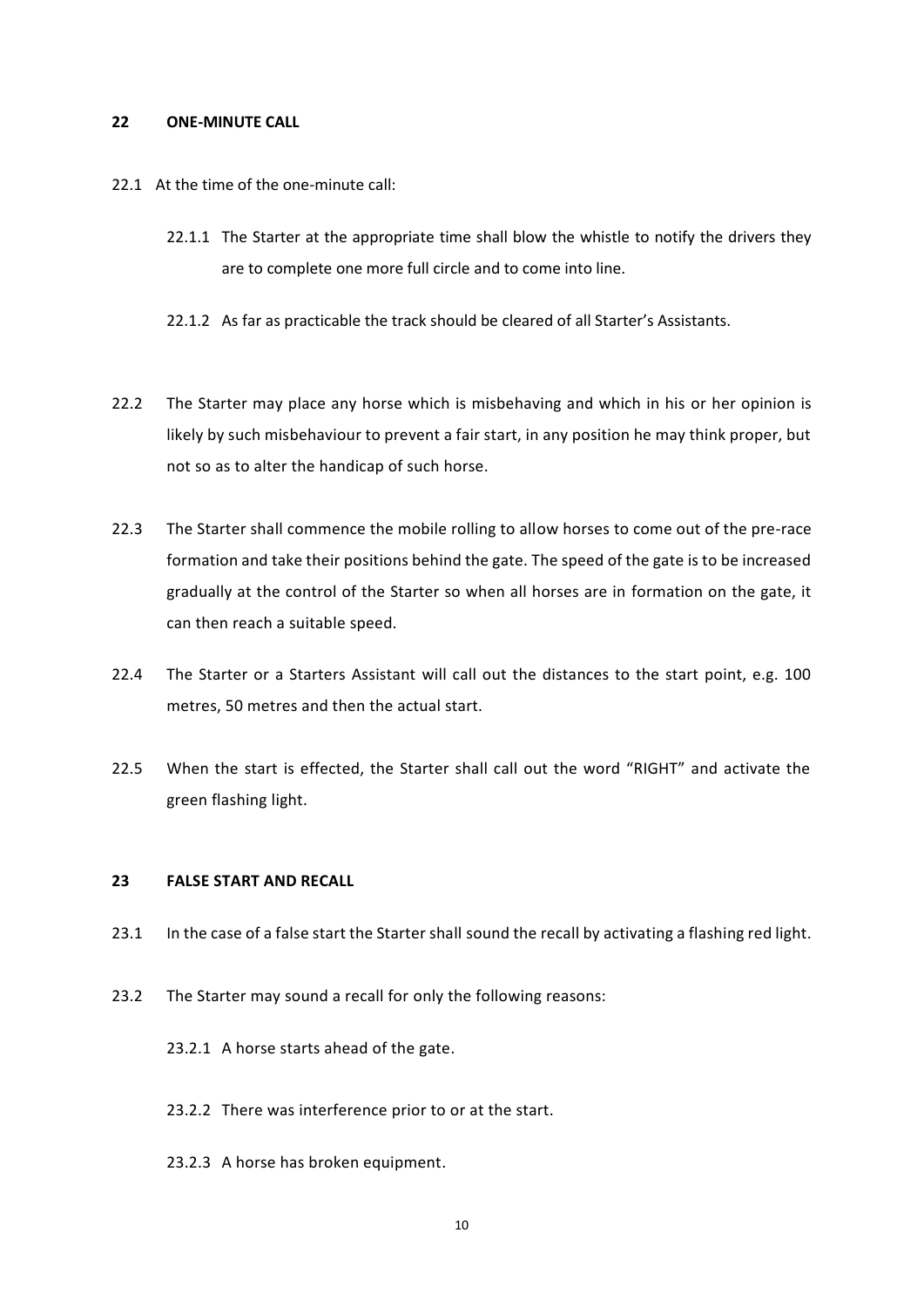23.2.4 A horse falls before the word RIGHT is given.

- 23.2.5 An emergency occurs.
- 23.2.6 A horse is in the wrong position (unless that runner has forfeited its position through misbehaviour)
- 23.3 When a recall is sounded each horse involved in the reason for the recall shall remain in its allotted position for the second start unless the:
	- 23.3.1 horse is unable to remain in its allotted barrier position; or
	- 23.3.2 Starter places the horse in the outside unruly position.
- 23.4 In the event a subsequent recall is sounded any horse involved in the reason for a previous recall shall be declared a late scratching.
- 23.5 If a recall is sounded, the Starter shall notify the drivers if they are to pull up and reassemble at the start area or maintain their positions and continue to follow the mobile.

#### PART 6 – MOVING STARTS

#### **24 MOVING STARTS**

24.1 The regulations in Part 6 apply to all races started by a moving start in addition to regulations 6.1 to 13.2.

# **25 FIVE-MINUTE CALL**

25.1 At the five-minute call the Starter must instruct all drivers to pick up their number and circle in the correct order.

# **26 TWO-MINUTE CALL**

- 26.1 A the two-minute call:
	- 26.1.1 The starter is to be at the start line.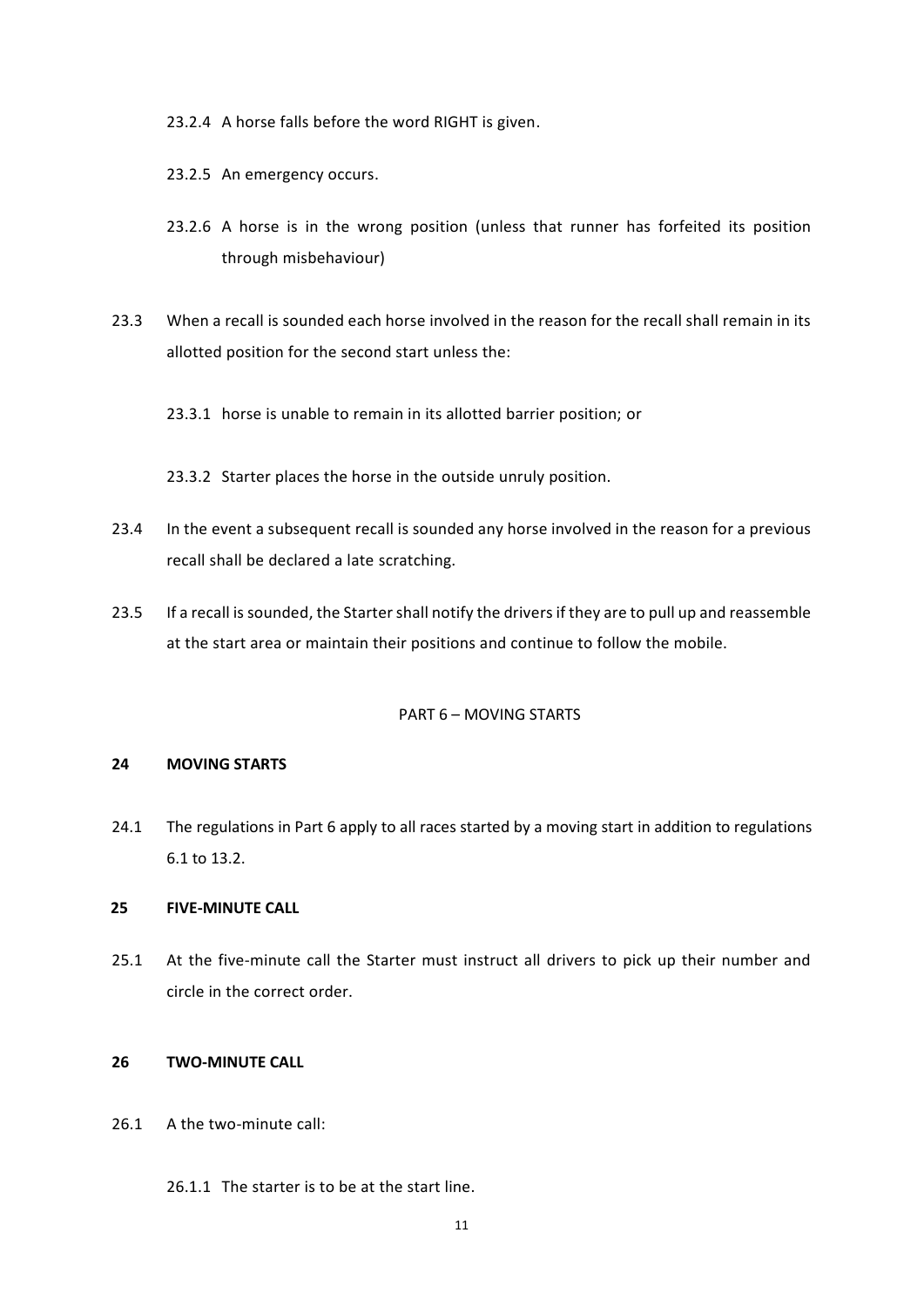26.1.2 Drivers shall ensure that they have assembledin their allocated number order.

#### **27 ONE-MINUTE CALL**

- 27.1 At the time of the one-minute call the Starter at the appropriate time shall blow the whistle.
- 27.2 The field is to be marshalled no less than 100 metres from the start in the normal manner under the direction of the Assistant Starter and the Clerk of the Course who will take up a position on the extreme inside or outside of the front row, or both.
- 27.3 The drivers of the front row horses will line up as if for a stand and will move off at a walk after the Clerk of the Course has ensured the second row of horses are in line and has called for the drivers to MOVE UP.
- 27.4 The driver of the horse drawn on the inside of the front row will be the person responsible for gradually increasing the pace to not more than a strong jog, with the rest of the front line keeping abreast on a line with the inside horse and the Clerk of the Course;
- 27.5 If the Starter is satisfied the horses are in reasonable line when they are within five metres of the starting point, the Starter will effect the start by calling RIGHT, after which there shall be no recall;
- 27.6 The Starter may place any horse which is misbehaving and which in his or her opinion is likely by such misbehaviour to prevent a fair start, in any position he may think proper, but not so as to alter the handicap of such horse.

# **28 FALSE START AND RECALL**

- 28.1 In the case of a false start the Starter shall sound the recall by way of blowing his or her whistle
- 28.2 The Starter may sound a recall for only the following reasons: